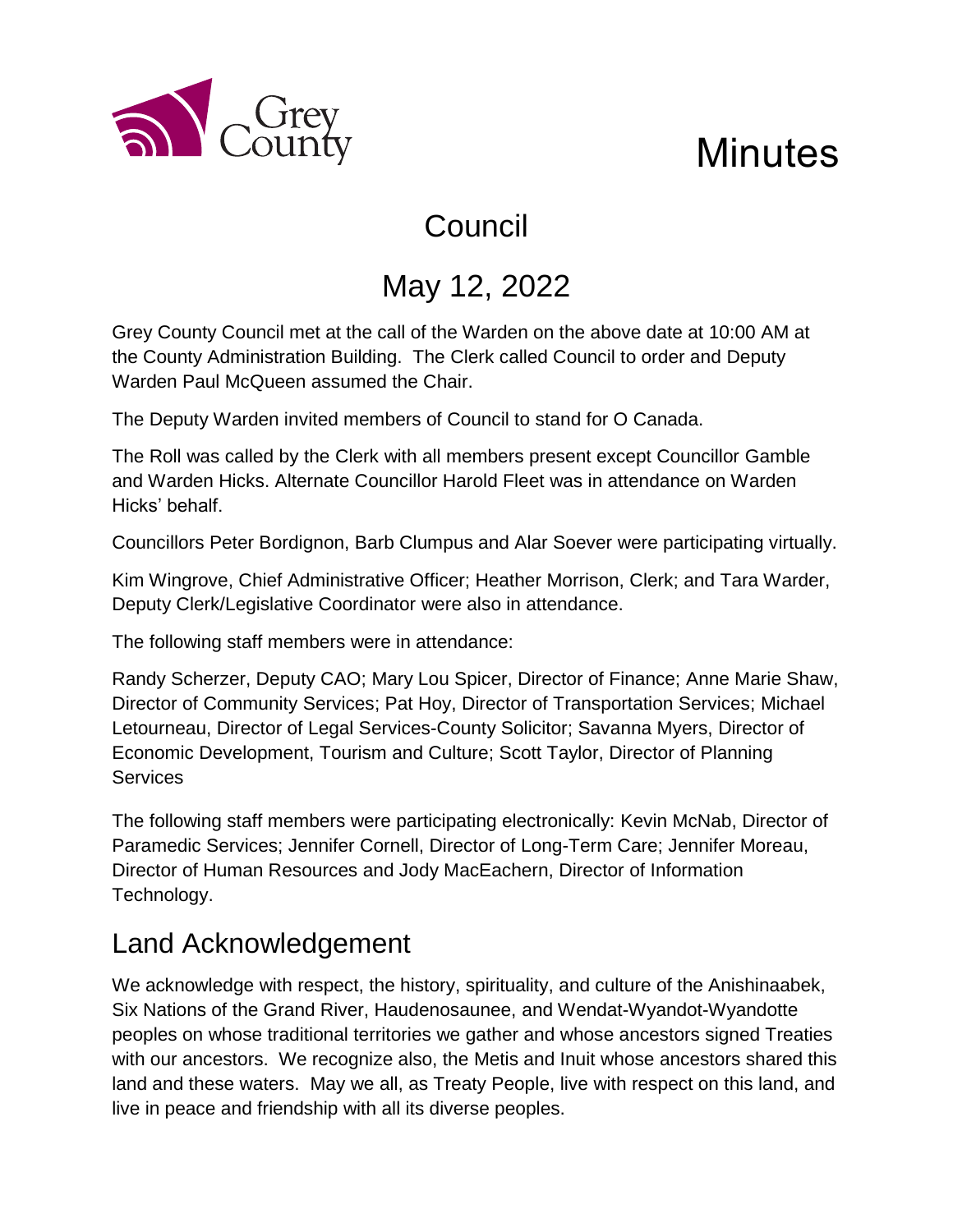### Declaration of Interest

There were no disclosures of interest.

### Adoption of Minutes

*Main Motion* 

*CC42-22* Moved by: Councillor Milne Seconded by: Councillor Hutchinson **That the minutes of the County Council meeting and Committee of the Whole meeting dated April 28, 2022 and the resolutions contained therein be adopted as presented.**

#### *Primary Amendment*

*CC43-22* Moved by: Councillor Soever Seconded by: Councillor Bordignon

#### **That the Committee of the Whole minutes dated April 28, 2022 be amended to reflect the ruling of the Warden related to the points of order raised by Councillors Bordignon and Desai.**

Councillor Soever requested a recorded vote.

In Favour: A. Soever 7, P. Bordignon 6

Opposed: S. Mackey 3, D. Burley 6, S. Carleton 5, P. McQueen 5, A. Desai 5, S. Paterson 3, H. Fleet 3, B. Clumpus 6, S. Keaveney 5, I. Boddy 8, B. O'Leary 8, J. Woodbury 3, B. Milne 3, C. Robinson 6, T. Hutchinson 5.

The motion was Lost 13-74.

The main motion as originally presented was then voted on and Carried.

Councillor Soever requested a recorded vote on the main motion as originally presented.

In Favour: S. Mackey 3, D. Burley 6, S. Carleton 5, P. McQueen 5, A. Desai 5, S. Paterson 3, H. Fleet 3, B. Clumpus 6, S. Keaveney 5, I. Boddy 8, B. O'Leary 8, J. Woodbury 3, B. Milne 3, C. Robinson 6, T. Hutchinson 5.

Opposed: A. Soever 7, P. Bordignon 6

The Motion was Carried 74-13.

*CC44-22* Moved by: Councillor Woodbury Seconded by: Councillor Paterson

**That the Committee of the Whole closed meeting minutes dated April 28, 2022 be adopted as provided to County Council.**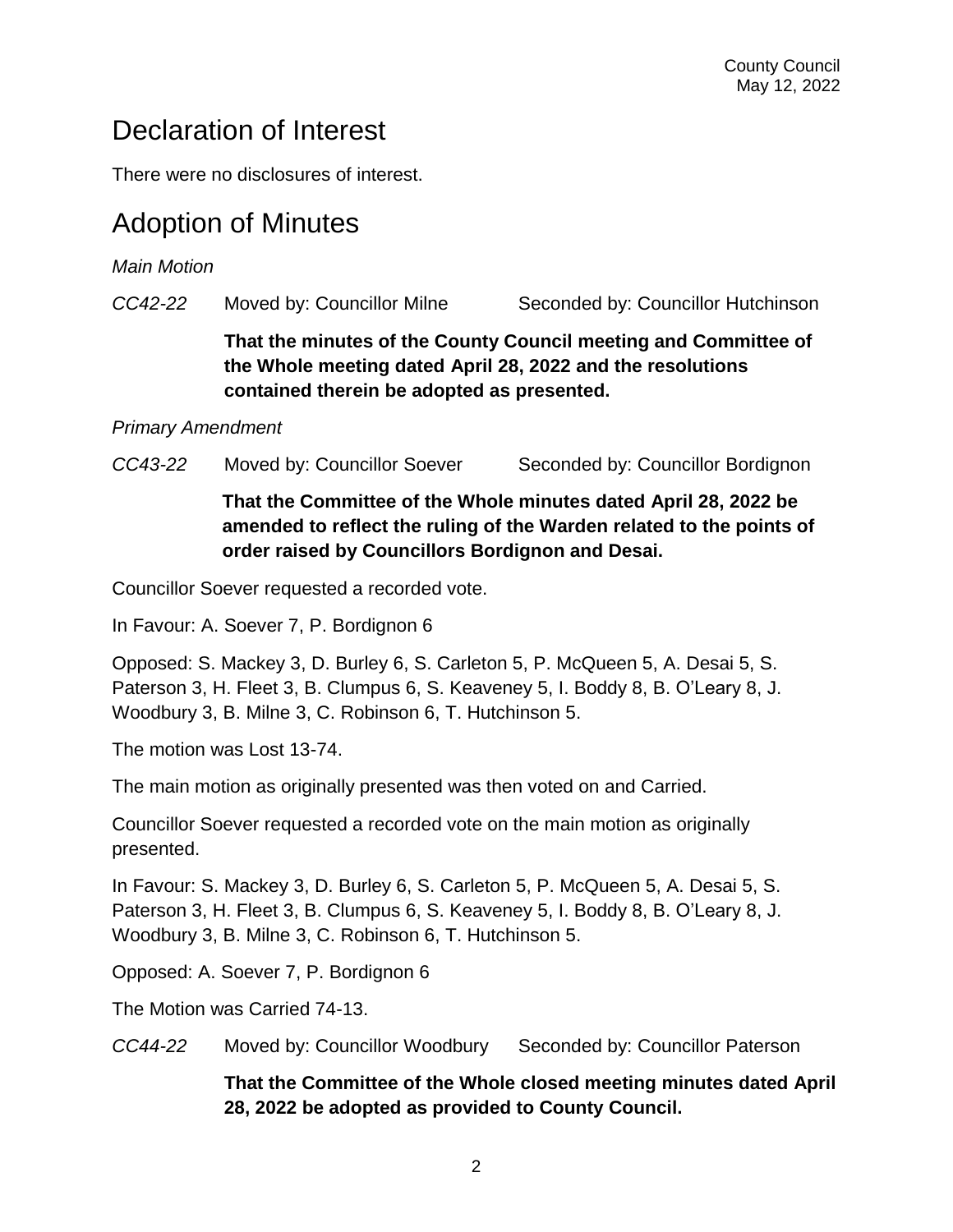County Council May 12, 2022

Carried

### Closed Meeting Matters

There was no closed meeting held.

### Reports

#### Board of Health

*CC45-22* Moved by: Councillor Burley Seconded by: Councillor Mackey

**That the Board of Health minutes dated March 25, 2022 be received for information.**

Carried

### By-Laws

*CC46-22* Moved by: Councillor Robinson Seconded by: Councillor O'Leary

**That By-Laws 5135-22 and 5136-22 be introduced and that they be taken as read a first, second and third time, finally passed, signed by the Warden and the Clerk, sealed with the seal of the Corporation and engrossed in the By-law book.**

- **5135-22 A By-law to Appoint a Clerk for the County of Grey**
- **5136-22 A By-law to Establish Tax Policy and Levy Taxes for Upper Tier Purposes for the Year 2022**

**Carried** 

### Good News and Celebrations

Councillor Milne noted that the Markdale Rotoract Club hosted Jonny Harris, who was airing an episode of "Still Standing" in the area.

Councillor Robinson noted that the Neustadt and District Lion's Club is holding a Lobsterfest dinner on May 28, 2022.

Councillor Desai noted that the RAM Rodeo is being held May 27, 28 and 29, 2022. All proceeds will go towards the new hospital in Markdale. Construction is ongoing in the municipality.